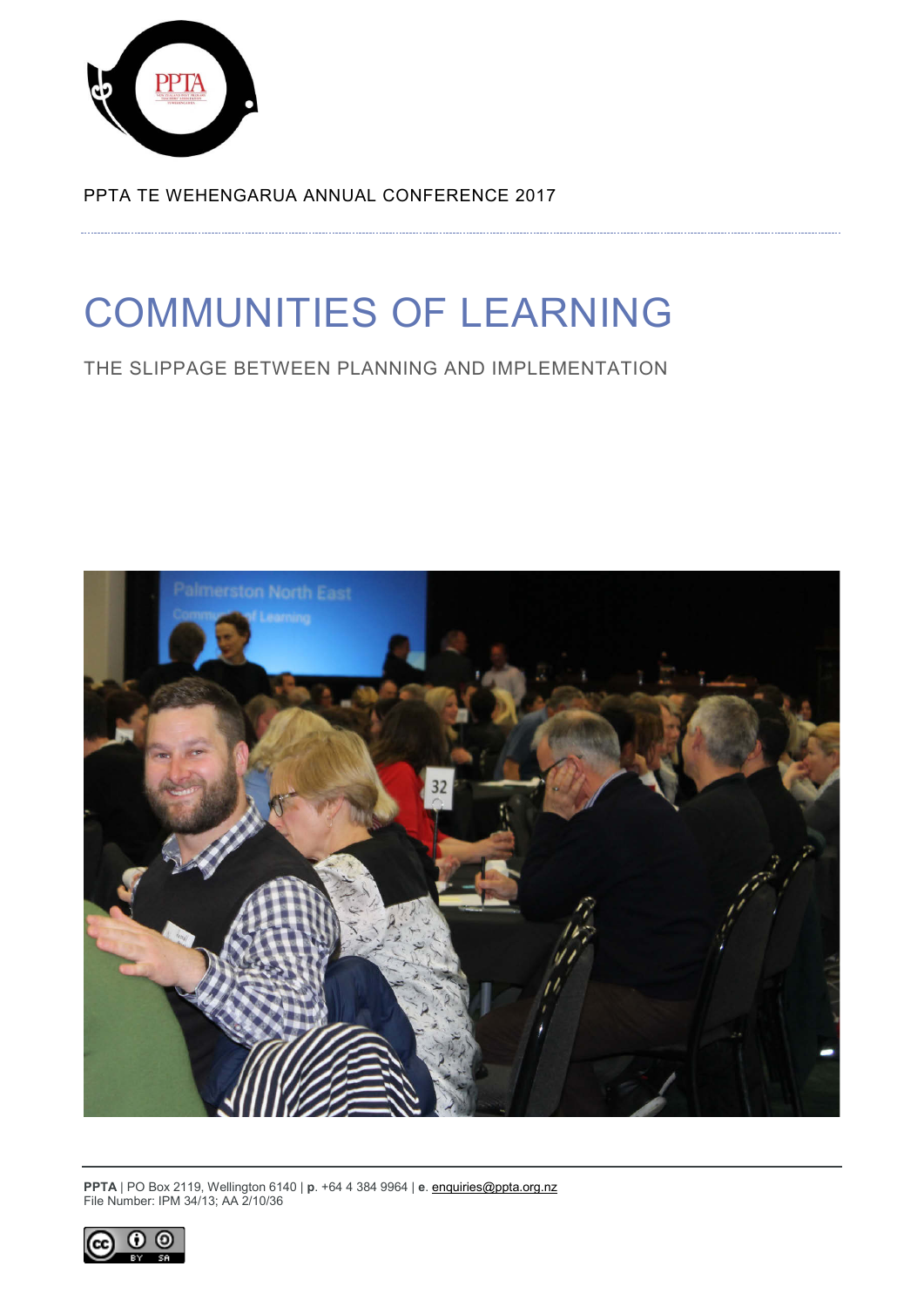This paper considers the expectations underlying the implementation of Communities of Learning and the experience of implementation in practice. It finds a gap between the two which is undermining the development of Communities of Learning, identifies the reasons and calls for changes at government, ministry and school leadership level in order to return to the original intents of the initiative.

# <span id="page-1-0"></span>**RECOMMENDATIONS**

- 1. That the report be received.
- 2. That this conference of NZPPTA re-endorse the underlying principles of the communities of learning
	- a) A move to a more collaborative model of schools
	- b) Community-based collaboration focussed on students
	- c) The right to choose if and when to belong to a COL and which one to belong to
	- d) Flexibility in organisation of the COL to best suit the community
	- e) COL selection of its own achievement challenges and measures of progress
	- f) The inclusion of teachers, parents and wider community in the consultation processes at each stage of COL development.
- 3. That PPTA urge the ministry and minister of education to recommit to the underlying principles of communities of learning and:
	- a) Allow schools to join together and develop at their own pace and free from external pressures, including not being identified as part of COLs when they are only in the investigation phase.
	- b) Organise, working with sector organisations, regional hui to explain the expected aims, processes and outcomes of communities of learning.
	- c) Give more support for, and greater guidance around, the processes of vertical consultation and collaboration with teachers and with the parent community.
	- d) Give greater flexibility to COLs in filling the leadership role.
	- e) Allow COLs to determine their achievement challenges and the nature of the evidence they use to determine progress, and shift the approval for these to the secretary for education rather than the minister.
	- f) Provide COLs with more face to face guidance, more access to models of what works and more coherent (and more accurate) advice, including working with sector organisations to organise regional hui for principals and teachers in COL roles.
	- g) Provide adequate resourcing to meet the costs of back-filling COL roles.
	- h) Give COLs the space and time to develop and fulfil their originally agreed purposes, and allow any future additional functions to evolve naturally from within the COL network itself.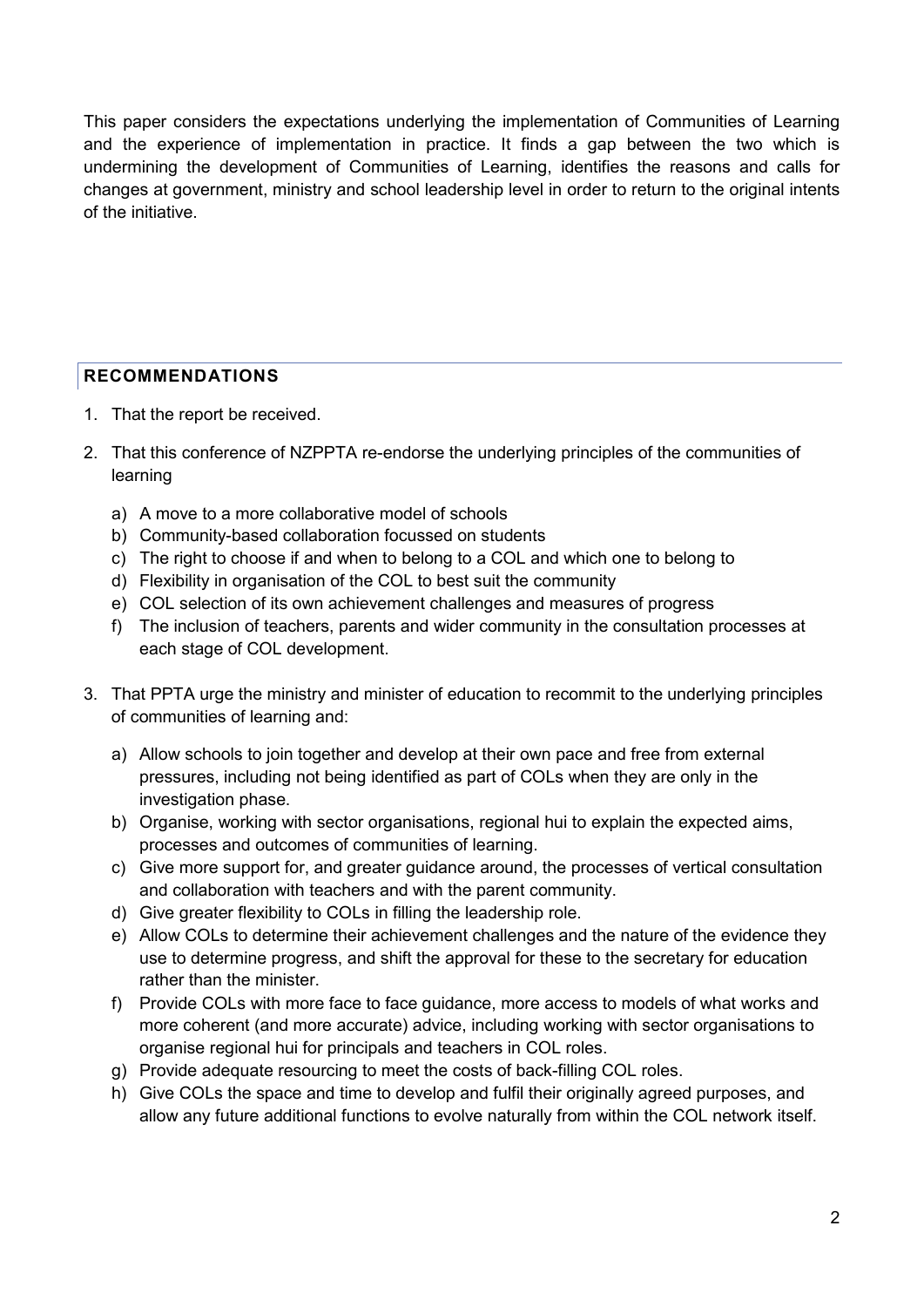- 4. That PPTA urge the ministry to defer signing memorandums of agreement of new COLs until they have evidence that there has been genuine consultation with parents and teachers about the formation of the COL and about the achievement challenges.
- 5. That PPTA urge principals to engage in active consultation with:
	- (1) Their parent communities and with teachers about whether to be part of a COL;
	- (2) Their parent communities and with teachers in the development of the COL achievement challenges;
	- (3) Their teachers in planning and preparing for the introduction and integration of the COL teaching roles.
- 6. That PPTA executive report back to the 2018 Annual Conference on progress on the above recommendations and any other developments.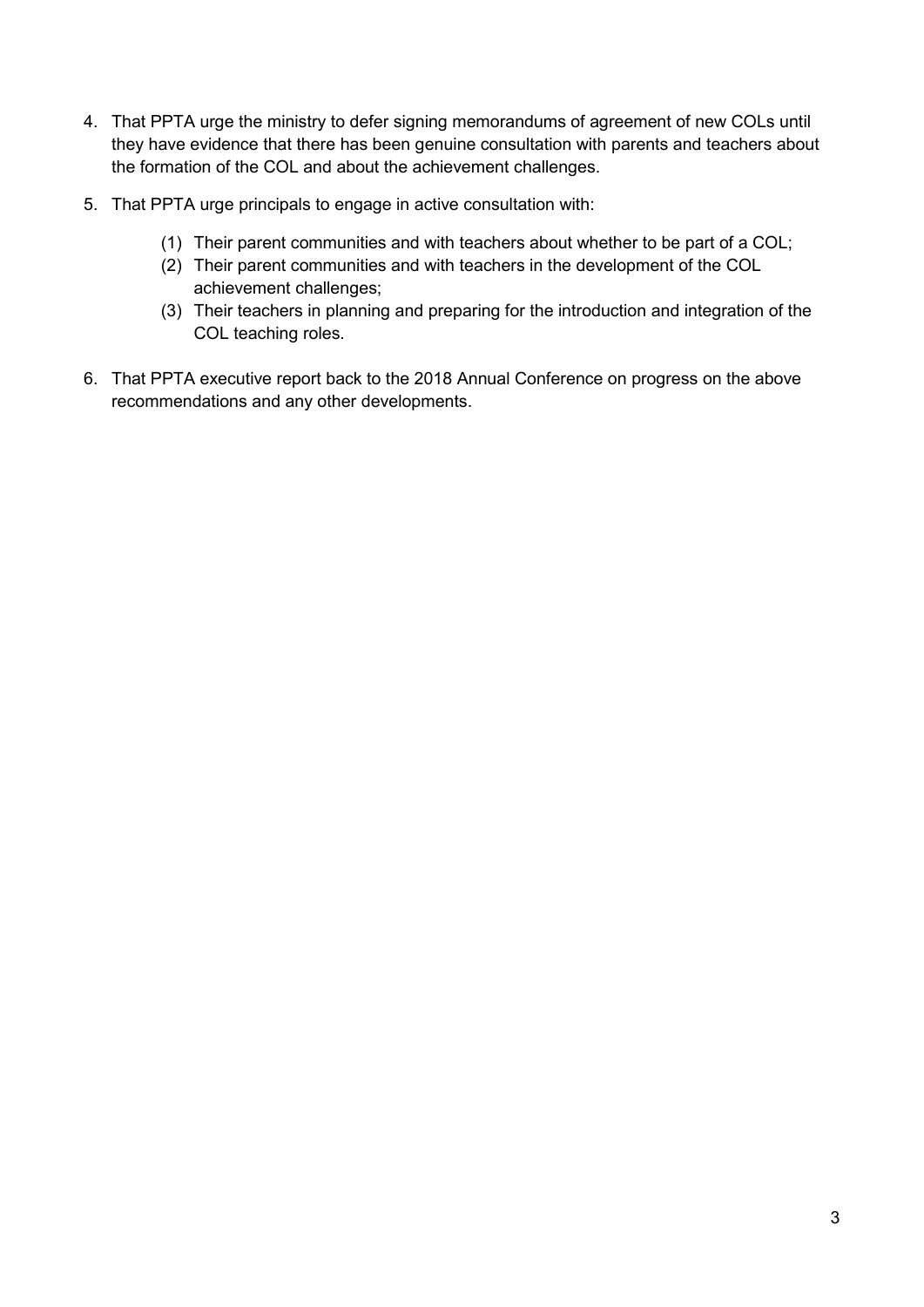# <span id="page-3-0"></span>**CONTENTS**

| Appendix - Post - IES Working Group processes and agreed documents  12 |  |
|------------------------------------------------------------------------|--|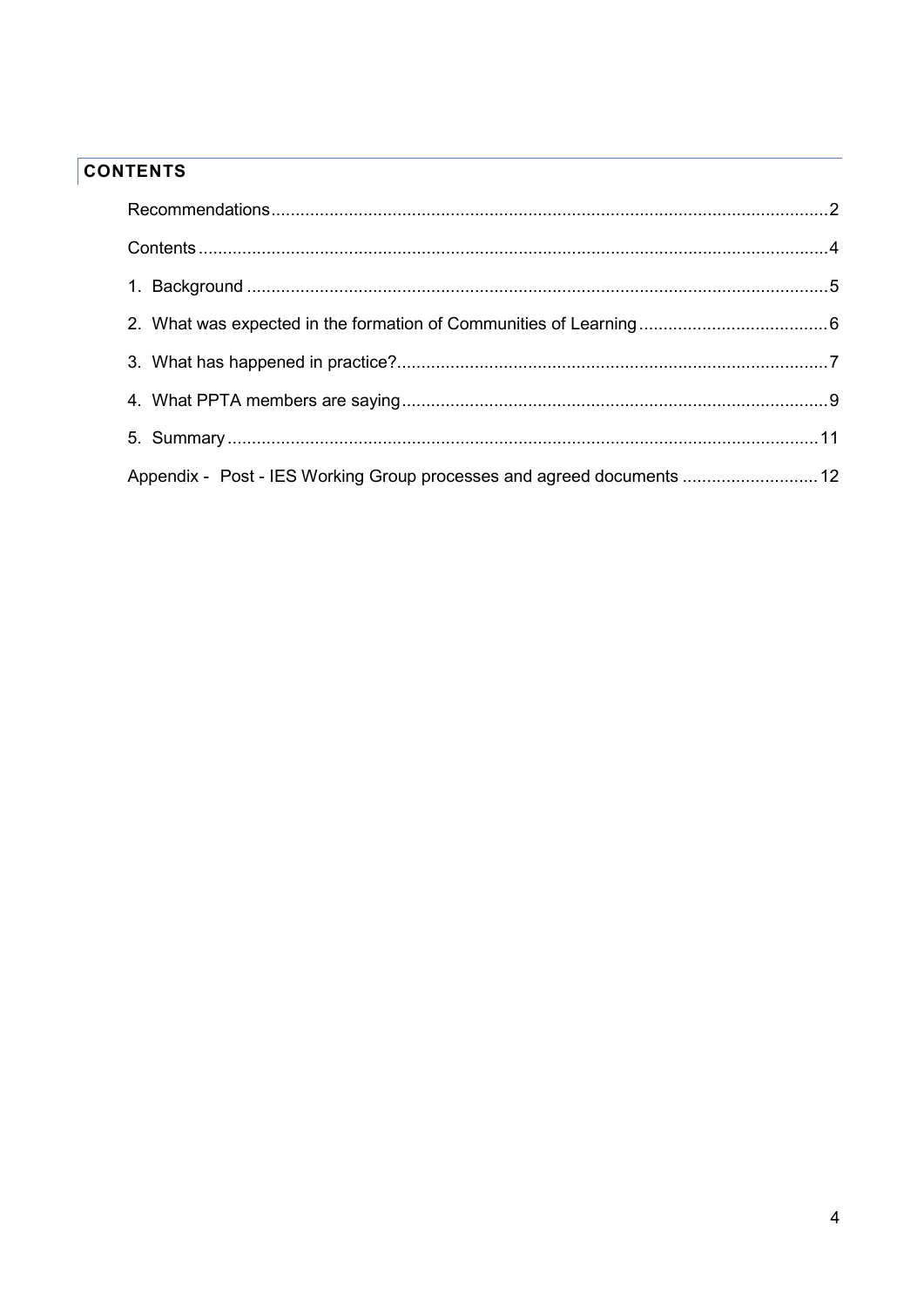#### <span id="page-4-0"></span>**1. BACKGROUND**

-

- 1.1. In January 2014 the National-led coalition government announced it was introducing a package of educational changes which were clustered under the banner of the IES (Investing in educational success) initiative. Part of the package was the notion of Communities of Schools with three new associated roles: the Community of School Leadership role, the Across Community of Schools Teacher (ACT) and the Within School Teacher (WST).<sup>[1](#page-4-1)</sup>
- 1.2. The original model proposed was rejected by the sector almost universally. However, the initiative had a number of expressed purposes which were felt by PPTA executive to be worth pursuing, including:
	- 1.2.1. New classroom-based career pathways for teachers, and
	- 1.2.2. Greater collaboration between schools and within schools based around a focus on student outcomes and shared achievement challenges.
- 1.3. These reflected established PPTA policy, for example the Within School Teacher career pathway is a close reflection of the SCT position developed by PPTA in the 2004-2007 workstream process, and PPTA has long-established policy opposing the competitive behaviours that tend to be encouraged by the Tomorrow's Schools environment. Additionally, the Cabinet committed to working with the unions to negotiate the design of the roles according to the good faith obligations of the Employment Relations Act, with a view to building them into the collective agreements. This was unusual but welcome.
- 1.4. All key sector organisations agreed to be represented in an IES working group established to provide advice to Cabinet on how to action the proposals. PPTA's goal was to progress the best aspects of Cabinet's model and remove or modify the more destructive elements of it. There was a degree of tension in this process as the discussions were treated as part of the budget process and confidential to the participants. It was in this context that PPTA's existing policy framework proved to be an essential guide to our representatives (along with the clear statement that our ultimate position on the initiative would depend upon the final model proposed and subject to the ratification process with our members).
- 1.5. The report<sup>[2](#page-4-2)</sup> from the working group set out a number of common positions on the initiative and proposed significant changes, which were largely accepted by cabinet in mid-2014.
- 1.6. The process led to a set of understandings about how the communities of schools would operate. (These were later renamed 'communities of learning' or COLs to better reflect the idea that they extended beyond the school gates.)

<span id="page-4-2"></span><span id="page-4-1"></span><sup>&</sup>lt;sup>1</sup> The other components were the Principal Recruitment allowance and the Teacher-Led Innovation Fund (TLIF)<br>  $^2$  https://education.govt.nz/assets/Documents/Ministry/Investing-in-Educational-Success/Investing-in-Educatio [Group-Report-3-June-2014.pdf](https://education.govt.nz/assets/Documents/Ministry/Investing-in-Educational-Success/Investing-in-Educational-Success-Working-Group-Report-3-June-2014.pdf)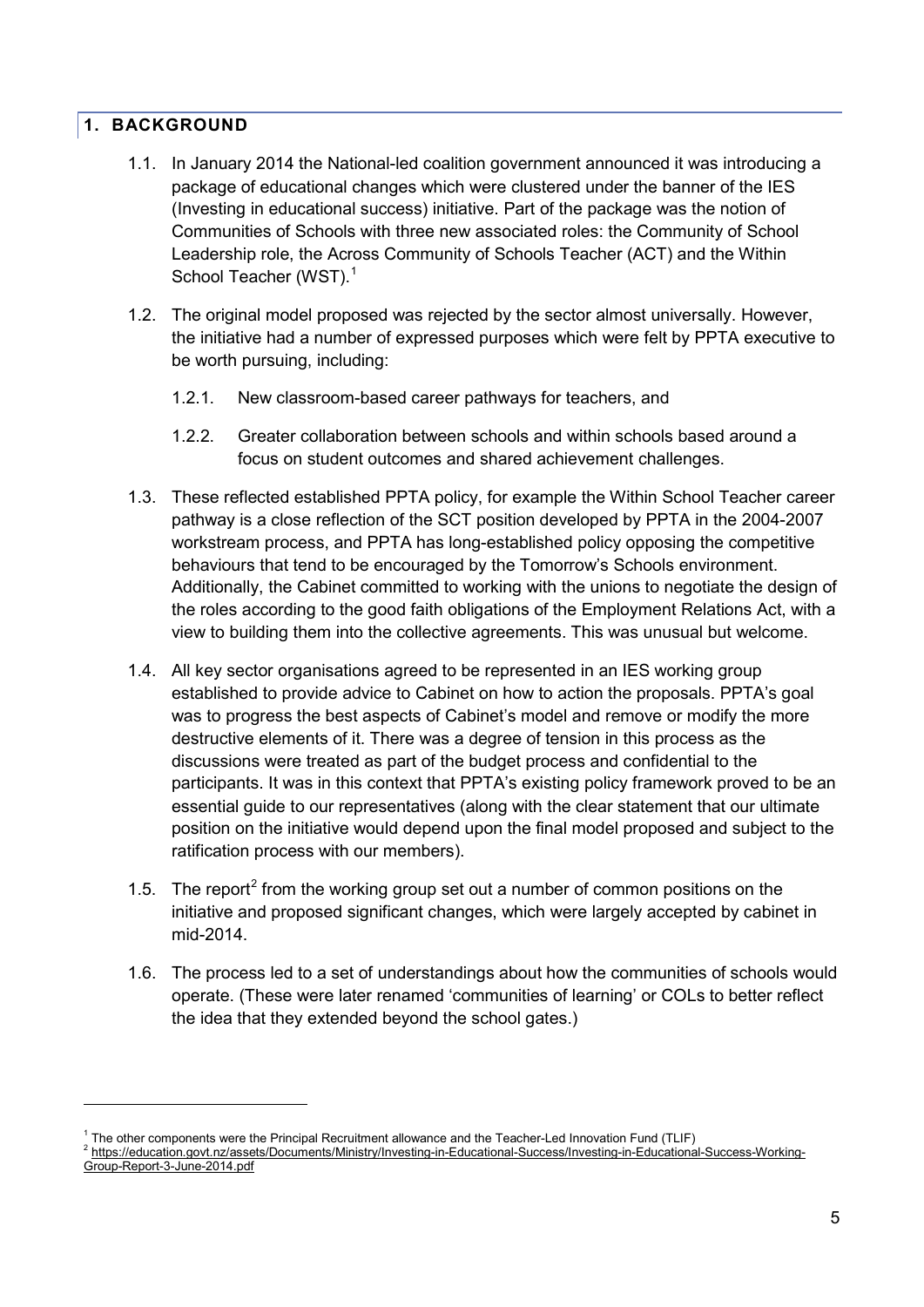#### <span id="page-5-0"></span>**2. WHAT WAS EXPECTED IN THE FORMATION OF COMMUNITIES OF LEARNING**

#### 2.1. THE DEVELOPMENT OF COLS IS ABOUT BEHAVIOUR CHANGE IN SCHOOLS AND THE PROFESSION.

The initiative has been described by some as the biggest change in education since the Second World War, requiring behavioural change rather than merely structural change to be effective.

The shift in behaviour had to be towards highly collaborative relationships within and between schools in the COL. A shift from competitive, institution-focussed practice to collaborative, student-focussed behaviour was seen as central to successful communities of learning.

#### 2.2. COMMUNITIES WOULD FORM FREELY AND IN THEIR OWN TIMEFRAME.

The only real resourcing constraint on the number of COLs is the number of leadership roles (currently limited to 250). Other resourcing is roll-based. Funding for the COLs initiative is an ongoing baseline funding increase which can be accessed by individual COL whenever they form. Working with schools with which you share a common parent community, and developing the trust, confidence and commitment of the principals, boards, parents and teachers all require freedom to associate (or not) and time. Some communities would need longer to get to the point of being ready than others.

#### 2.3. COMMUNITIES WOULD FORM THROUGH A PROCESS REQUIRING BOTH VERTICAL AND HORIZONTAL COLLABORATION.

The need to develop the communities after consultation with parents, teachers and the wider community was identified as essential to developing truly collaborative communities with wide buy-in and support. The working party report contains a warning that they should not be "principal filtered". While it was accepted that the development of a COL locally would almost inevitably be driven by the principals, it was recognised that this still required genuine consultation and collaboration vertically as well as horizontally. Given that this is time-consuming and resource-demanding, freedom around timeframes and adequate resourcing (including advice, guidance and preparatory local meetings) needed to be in place to support the principals.

#### 2.4. COMMUNITIES WOULD CHOOSE THEIR OWN ACHIEVEMENT CHALLENGES.

Working with parents, teachers and other schools to develop common aims was seen as an essential element in building trust and confidence and commitment to those aims.

#### 2.5. COMMUNITIES WOULD SELECT THE EVIDENCE THEY WOULD USE TO MEASURE PROGRESS AGAINST THEIR ACHIEVEMENT CHALLENGES.

A wide range of possible evidence was identified by the IES working group. The intention was that from this 'basket of evidence', schools could choose what best suited to measure progress against their achievement challenges.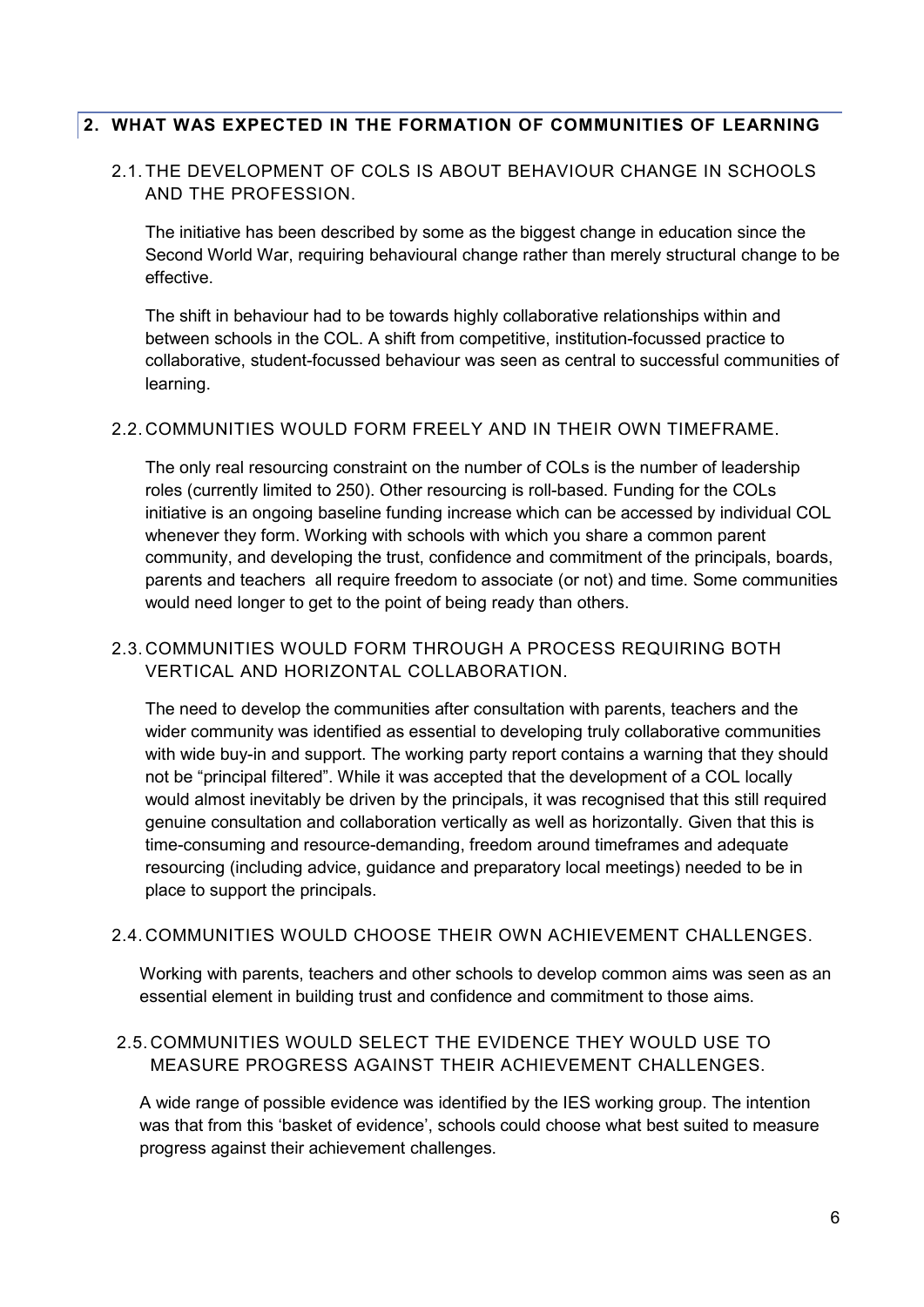2.6. COMMUNITIES WOULD BE ABLE TO ORGANISE THEMSELVES IN WAYS WHICH SUITED THEM. THERE COULD BE FLEXIBILITY IN THE LEADERSHIP ROLE.

While the most likely model was to have a single leader who was a principal, alternatives which better suited the COL (or which were required because no single principal was available or prepared to undertake the role) were to be available if the community chose them.

#### 2.7. THERE WOULD BE ALTERNATIVE PEDAGOGICALLY-BASED CAREER PATHWAYS FOR TEACHERS

These would be alternatives to the middle leadership and pastoral care pathways which currently existed. The pathways would be comparable and should not disrupt existing pathways.

Careful integration, particularly with the SCT and middle leadership roles, was an important expectation.

The trust and confidence of their peers in those holding the COL roles was an essential expectation and the appointments processes should ensure that this existed, through consultation about the roles and their purposes, and through clear and open appointments processes.

# 2.8. DEVELOPMENT OF COMMUNITIES SHOULD BE SUPPORTED FROM THE CENTRE AND THE ORGANISATIONS WOULD MODEL COLLABORATIVE BEHAVIOUR.

The ministry undertook to model collaborative behaviour and support the roll-out of the initiative, with STA providing agreed advice and guidance for boards.

# <span id="page-6-0"></span>**3. WHAT HAS HAPPENED IN PRACTICE?**

- 3.1. PPTA executive continues to support the COL model and its underlying principles. There is a desire to make the model work: it is seen to be in the best interests of students and teachers where it can be made to work effectively.
- 3.2. However, PPTA members and other leaders in the sector have identified a range of concerns about the way in which the actual implementation of the COLs is occurring.
- 3.3. It is clear that the responsibility for these implementation problems must be widely shared. From ministerial level, to ministry of education national office and regional teams, to individual school leadership, the people and organisations responsible for making COLs come to fruition have not consistently managed this complex change process well.
- 3.4. These concerns, which are seen to be undermining the IES initiative and likely to create long term issues in most COLs, are detailed below.

#### 3.5.PRESSURE ABOUT COL FORMATION

Many principals are reporting that undue pressure is being placed on schools in a variety of ways to join communities of learning and for COLs to establish rapidly, and for COLs to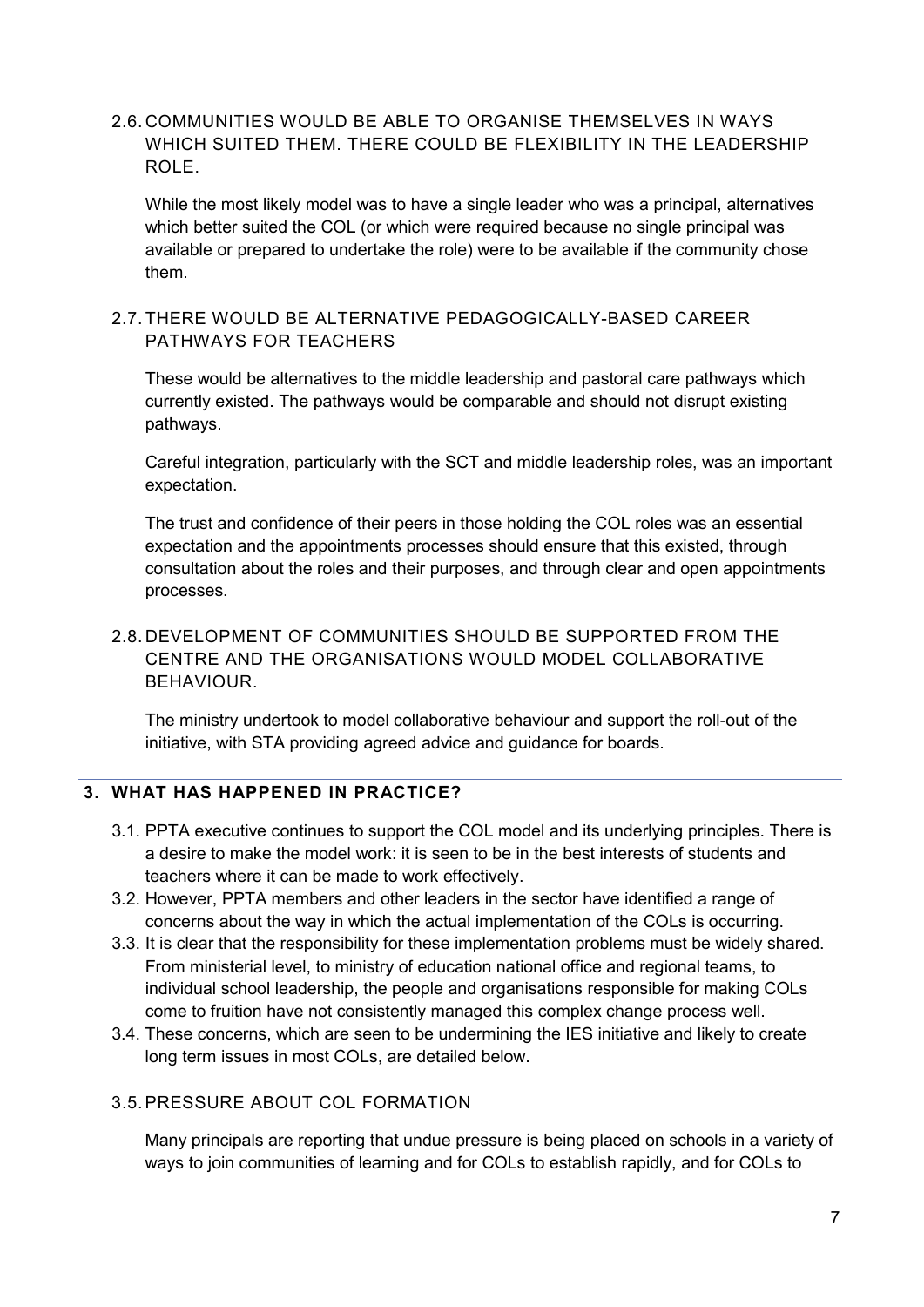form that are quite different in format from what schools see as their natural communities. This is seen as counter-productive to the development of the collaborative and consultative approaches that are intended across and within schools that are forming COLs. This pressure includes such things as suggestions that schools will not be able to access PLD if they are not in a COL, pressure from local ministry to join, or being publicly identified as in a COL when merely asking for information about them.

#### 3.6. INADEQUATE CONSULTATION WITH KEY PLAYERS

- 3.6.1. Key players are being excluded from the development of COLs, and defining of the roles and achievement challenges.
- 3.6.2. Parents, the wider community and teachers are often partially or totally excluded from consultation on whether to be in a COL and what the achievement challenges should be. Teachers are often excluded from discussions about the COL roles, particularly the WST role. What we are seeing is that the consultation is very often horizontal (i.e. between principals) and not vertical (i.e. between community, board, principals, and teachers).
- 3.6.3. The fact that this consultation is often not happening is partly a consequence of the pressure placed on COL to form quickly, partly through poor communication of expectations and partly through inadequate support from the ministry for the implementation process.
- 3.6.4. The IES working group discussed (and noted in its report) the need to avoid a principal-filtered process. The IES workstream developing the processes for COL formation agreed that consultation needed to be extensive, and vertical as well as horizontal, and much of the resource material produced to support the development of COLs is focussed on achieving that.
- 3.6.5. In the implementation process the ministry has abandoned any practical commitment to identifying and encouraging the expected behaviour changes. This has allowed an environment in which schools which already had good consultative management practices have applied these to the COL development, and those which had poor consultation practices and top-down management styles have simply continued with those practices.

# 3.7.BARRIERS PUT IN THE WAY OF AGREED FLEXIBILITIES

- 3.7.1. There are mechanisms available for alternative leadership structures, but the ministry are perceived to rarely allow these to be used and considerable pressure is applied to COLs that want to operate more flexibly around how they organise their leadership. Weaknesses in the current 'default' model of COL leadership are being seen and pose risks to individual communities in the future.
- 3.7.2. There has also been considerable pressure applied to developing COLs to accept certain types of achievement challenges and to use quite prescribed measures of achievement. This is seriously undermining the credibility of the challenges for many people and undermining a central purpose of the COLs.

# 3.8. INADEQUATE SUPPORT AND GUIDANCE

3.8.1. There was no provision made to bring schools and communities together locally or regionally to explain what the COLs were about, what the expectations around them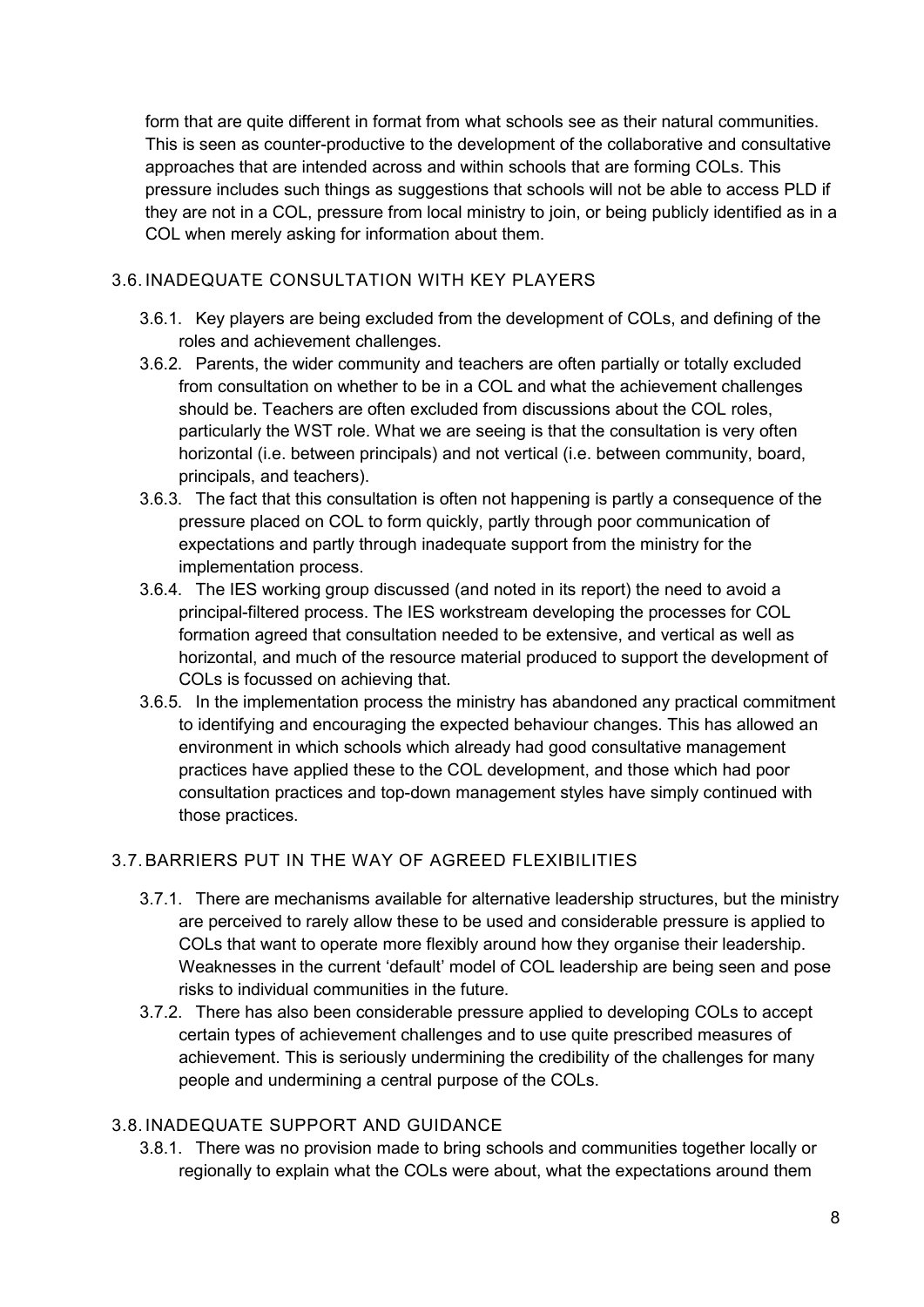were, how they were expected to operate, how they were to be developed, how they were expected to bring about relational change, etc.

- 3.8.2. Many of those in COLs or leading the development of a COL feel that they are all reinventing the wheel and suffering from limited support and assistance (and often incorrect advice and information) as they try to establish the COL. There has been a lack of coherence to date in the ministry support provided and no active development of understanding amongst principals and boards of the underlying expectations about consultation, and vertical collaboration.
- 3.8.3. Recently the ministry has appointed 'expert partners' and 'change leaders' to work with communities, to recognise some of these challenges. However, these positions are currently only funded for two years.

# 3.9. CHALLENGES BACK-FILLING COL POSITIONS

Problems are becoming evident with back-filling COL positions, and these vary according to the size and type of schools. The problems range from the practicalities of releasing classroom teachers in small schools, through to the significant extra costs for larger schools of back-filling positions as a result of employing people in COL roles. These problems are compounded by (and feed into) the underlying shortage of secondary teachers across the country.

# 3.10. COLS AS VEHICLES FOR OTHER POLICIES

Many COLs are at quite a fragile stage and the system as a whole is still embryonic. The ministry and minister are now signalling expectations that COLs will pick up a whole range of additional responsibilities and functions in the near future that were never part of the original agreement by the sector. The impacts of such expectations are destabilising and counterproductive.

# <span id="page-8-0"></span>**4. WHAT PPTA MEMBERS ARE SAYING**

#### 4.1. FINDINGS FROM PPTA SURVEY OF MEMBERS IN COMMUNITIES OF LEARNING

- 4.1.1. Earlier this year PPTA surveyed members and principals in schools identified by the ministry as being in a community of learning.
- 4.1.2. Amongst many findings in the report was that there was quite strong support for the principles underlying the development of communities of learning.
- 4.1.3. Another positive was that some teachers and school leaders were seeing increased collaboration and consultation in the development of their COL.
- 4.1.4. Referred to twice as frequently, however, were problems with, and a need for improvements in, consultation and collaboration.
- 4.2. OTHER WORRYING RESULTS FROM THE SURVEY INCLUDE:
	- 4.2.1. Most teachers who are in schools in a COL are not aware that they are in a COL or don't know anything about the COL.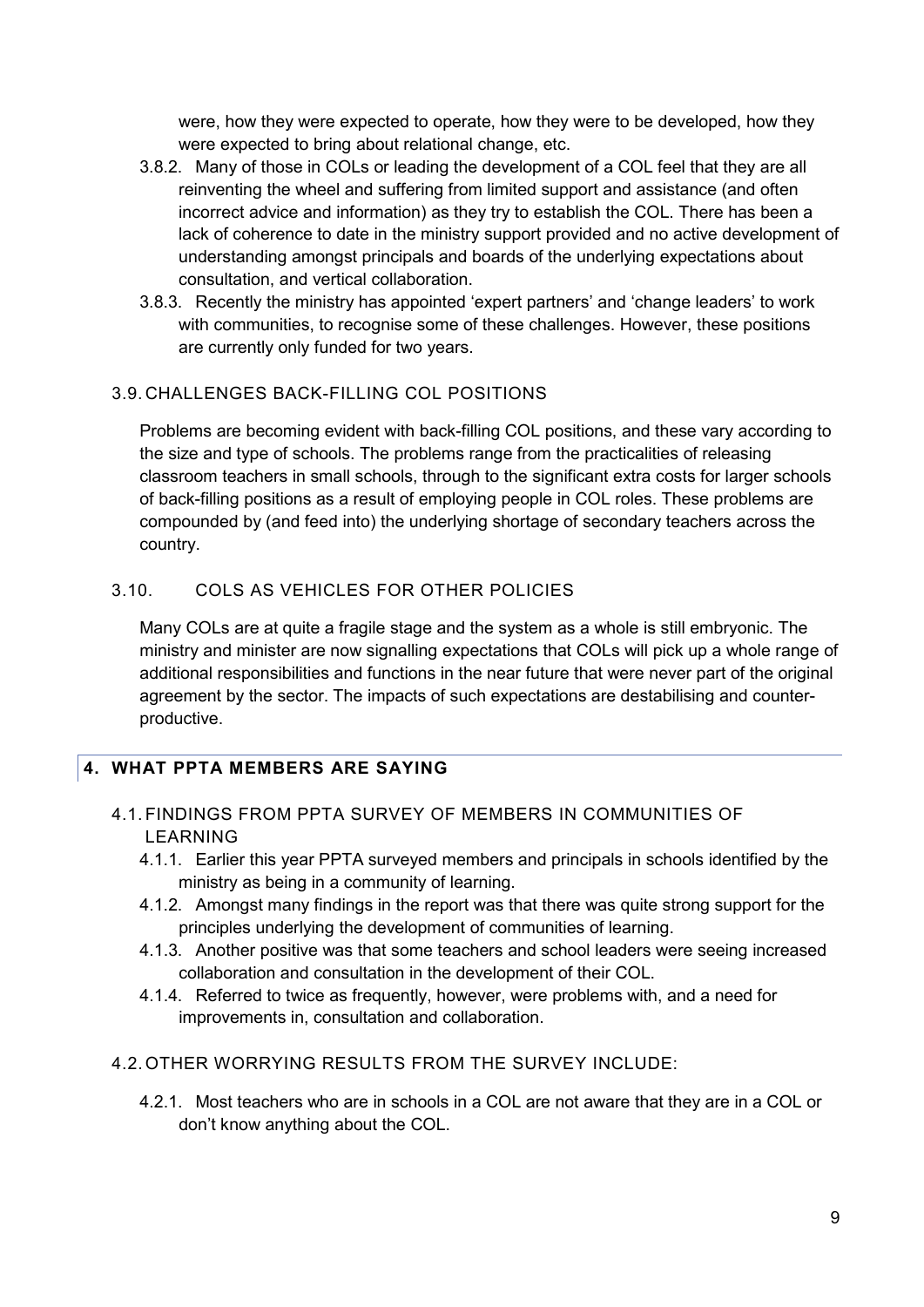- 4.2.2. Most teachers in COLs have not been consulted about being in a COL, or about the achievement challenges or the new roles that are to operate in the school and how these will work and integrate with existing roles.
- 4.2.3. There is little consultation with parents about being in a COL or about the achievement challenges.
- 4.2.4. There is a low level of buy-in to the achievement challenges or their relevance. (For example, only 12 percent of teachers who knew they had achievement challenges felt a sense of ownership of them.)
- 4.2.5. There was limited awareness of the written resources provided to assist schools in developing into consultative and collaborative COLs.
- 4.3. Many of the responses in the survey suggest that the appointments processes for the WST roles are often being poorly managed. This is contributing to resentment amongst teachers (and particularly middle leaders) about the new positions and confusion and a sense of 'reinventing wheels' across schools. For some teachers this is also leading to an 'us' and 'them' view of the COL roles. There is considerable resentment expressed through other channels too by a number of members (particularly those in middle leadership positions) about the disparity between the pay and workload of middle leaders and those with the COL roles. This is particularly so when the COL roles remain largely a mystery to the staff generally and are seen to be doing very little, and where appointment processes are poorly managed and opaque.

# 4.4.WHERE THINGS HAVE GONE WRONG

- 4.4.1. There is a cascade effect evident in tracking back the failings in the implementation process to date (but noting that some COLs have been much more successful than others in following the expected development processes).
- 4.4.2. Political pressure has been felt in:
	- A politically driven timeframe;
	- Ideological constraints within the model;
	- Unwillingness to free up resourcing to support schools through the implementation phase and to meet participation costs to schools;
	- Limited options for achievement challenge and measures of progress;
	- Too close involvement by the minister's office in operational matters.
- 4.4.3. The ministry of education has been seen as:
	- 'Operationalising' the political failings;
	- Abandoning in the implementation phase the agreed principles for successful development of the COL and the roles;
	- Not allowing the time to develop the underlying principles and expectations of practices in the sector and pressuring schools to meet politically driven timelines;
	- Not ensuring that schools were engaging in genuine consultation with their communities and teaching staff.
- 4.4.4. School leaderships have often been seen as:
	- Not engaging in genuine consultation with the teaching staff;
	- Not genuinely consulting parents;
	- Rushing to COL status for the resources or because they are under pressure;
	- Not engaging their teaching staff with the purpose and development of the COL;
	- Not preparing adequately for the integration of the new roles;
	- Not engaging with the expectations and requirements around the new roles.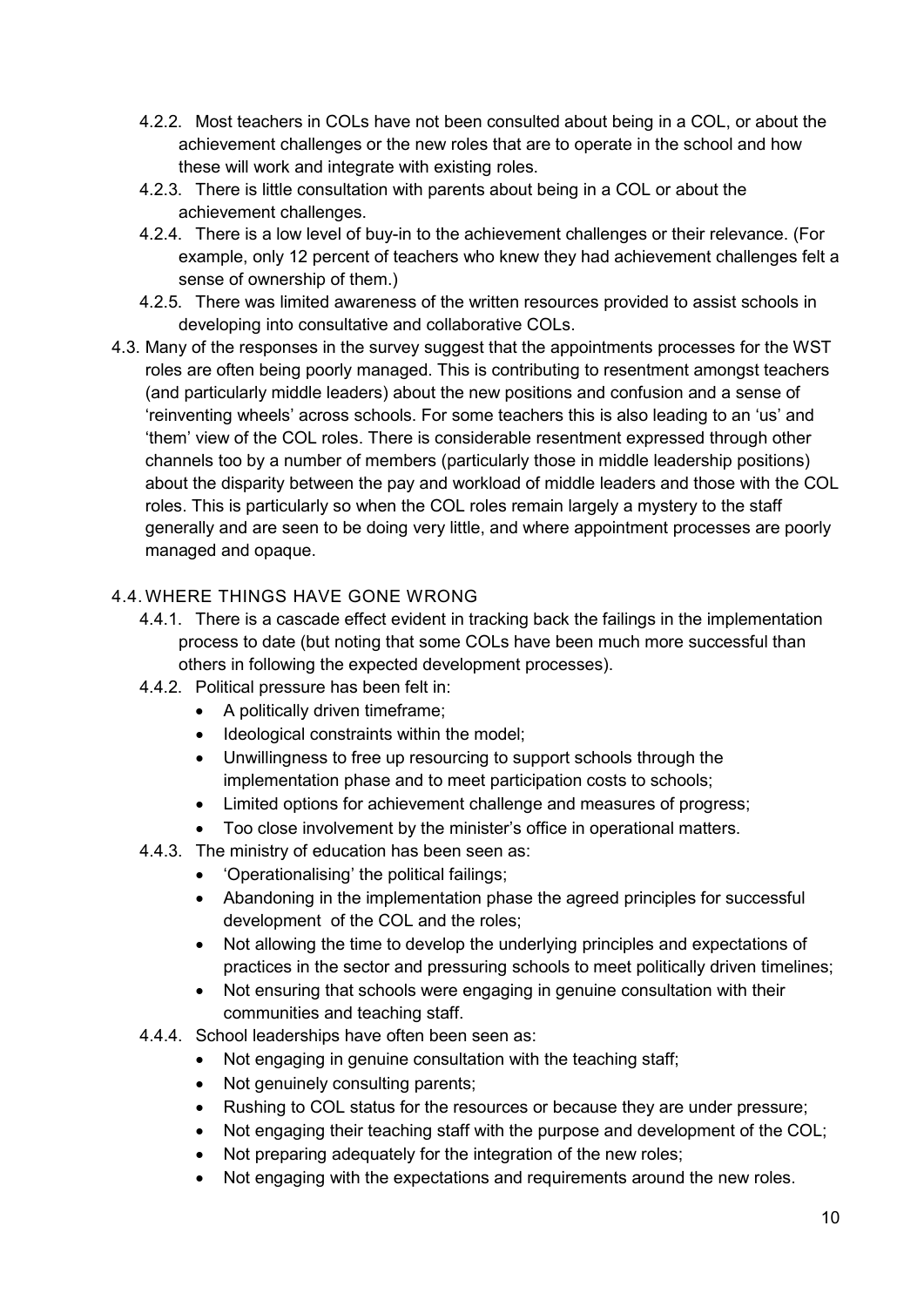- 4.4.5. The effect of all this is that within the schools:
	- Resentment is building in some schools towards teachers in COL roles;
	- Many teachers are feeling isolated from the COL development and its outcomes;
	- Relativities between COL roles and middle leadership roles in terms of time and remuneration are wildly askew, which is creating resentment amongst many middle leaders already struggling with excessive workload demands.

#### <span id="page-10-0"></span>**5. SUMMARY**

-

- 5.1. Support for the intentions and principles of communities of learning remains high and PPTA executive wishes the initiative to be successful.
- 5.2. However, there are major issues in respect to the implementation of COLs to date.
- 5.3. Many of these issues are associated with the ministry's failure to adhere to, support and promote the agreed intentions and expectations of the working group in the implementation phase. While to some extent this is what we have, unfortunately, learned to expect from a ministry that is notoriously poor at implementation, it can also, in part, be attributed to the political pressure that was applied by the previous minister of education, and her micromanagement of many aspects of the process.
- 5.4. There are also strategies that principals could take to ensure a greater degree of buy-in by teachers to this initiative. For example, they need to ensure that they are familiar with the IES advice and guidance booklets, the agreed guidelines on COL roles and the collective agreement provisions before making appointments to those roles. PPTA's Education Change Management Toolkit<sup>[3](#page-10-1)</sup> is an invaluable resource for any principal to use when considering major change.
- 5.5. The recommendations of this paper propose changes which would improve the acceptance of the COL model and make the development process more effective and efficient in terms of building strong, cohesive and collaborative COLs.

<span id="page-10-1"></span><sup>3</sup> <http://ppta.org.nz/publication-library/education-change-management-toolkit/>